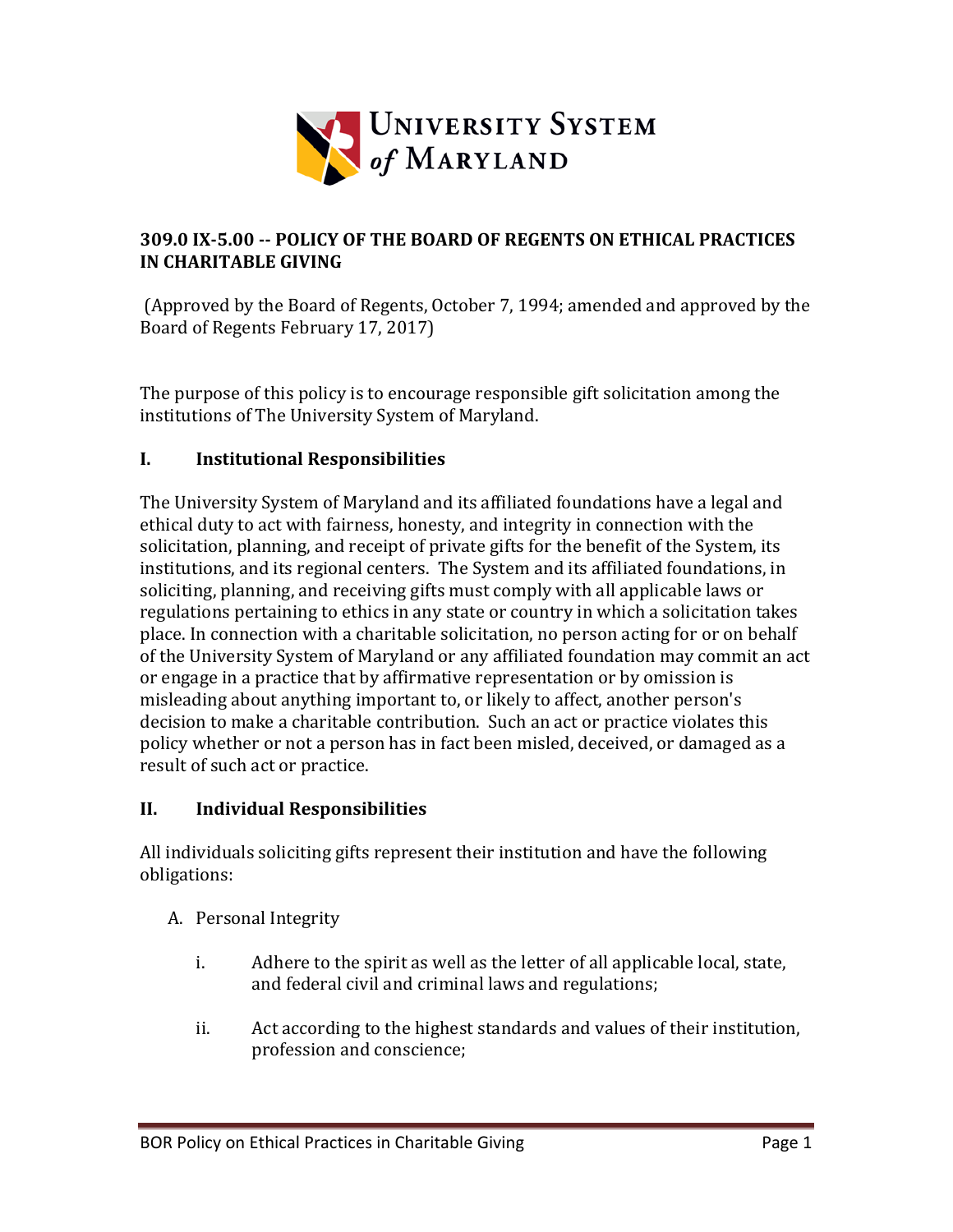- iii. Embrace high ethical principles and seek to inspire others through demonstrating their own sense of dedication and high purpose;
- iv. Be fair and honest and conduct themselves with integrity;
- v. Not maintain any vested interest in a professionally related activity that could result in personal gain, or be perceived as a potential conflict of interest, without prior full disclosure and institutional approval;
- vi. Respect that their relationships with prospective donors, donors, volunteers, and employees are professional relationships and may not be exploited.
- vii. Be committed to the improvement of their own professional knowledge and skills to better serve donors.
- B. Confidentiality
	- i. Safeguard and respect donor and prospective donor information;
	- ii. Honor the wishes of an individual and/or organizational constituent with regard to how directory information and/or giving history is used or shared;
	- iii. Record and keep only information relevant to cultivation, solicitation, and stewardship;
	- iv. Identify the source of retained information;
	- v. Safeguard prospective donor, donor, and other constituent lists compiled by the institution as the property of the institution; these lists may not be distributed or used for unauthorized purposes or for personal gain;
	- vi. Make every effort to ensure that volunteers, vendors, and external entities with access to constituent information understand and agree to comply with the organization's confidentiality and public disclosure policies.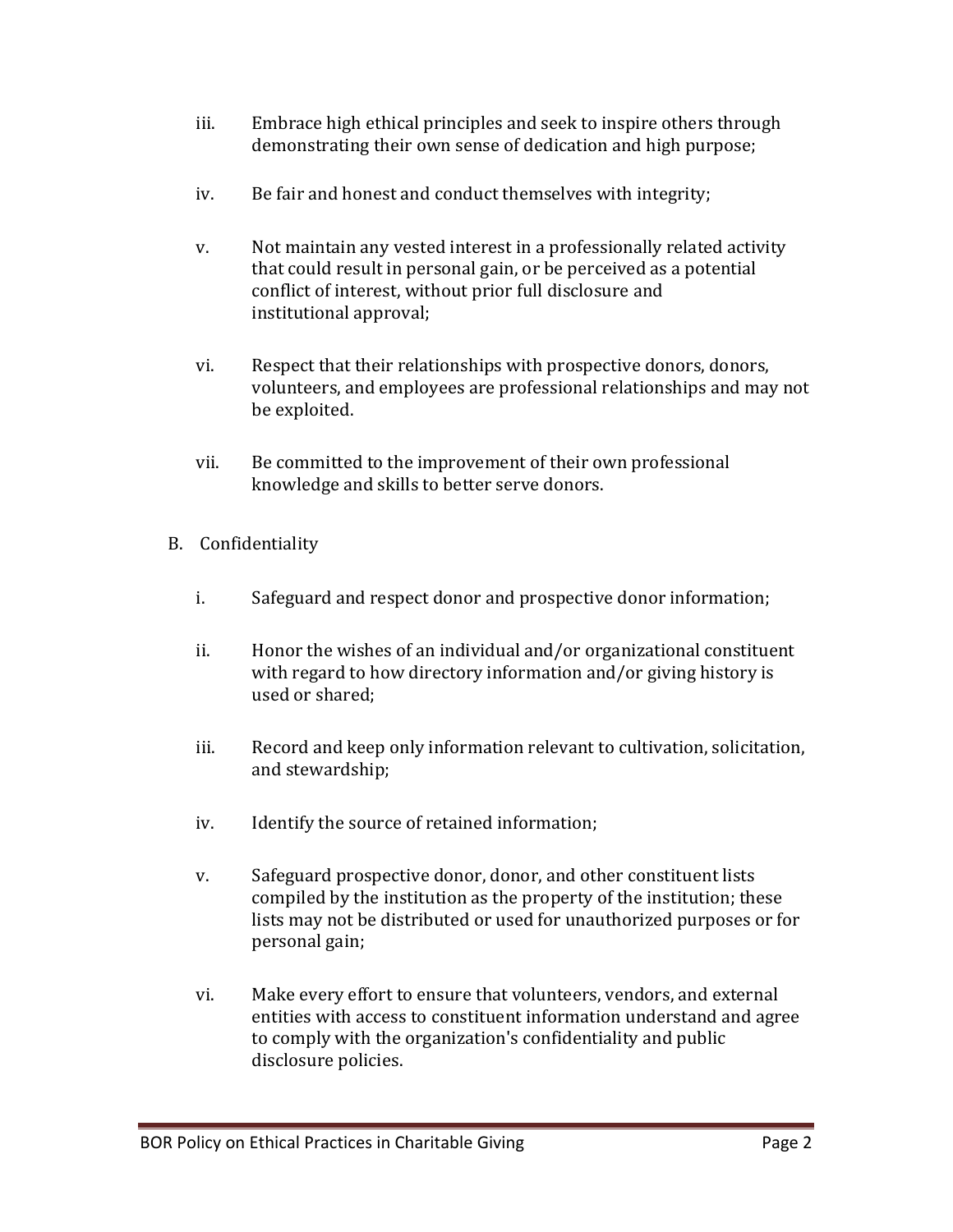### C. Public Trust

- i. Structure gifts to achieve a fair and proper balance between the interests of donor and those of the institution:
- ii. Ensure donated funds are used in accordance with donors' directions and intentions;
- iii. To the best of their ability, see that the donor gives explicit consent before the conditions of any gift are altered; obtaining specific instructions from a donor before altering conditions of a restricted gift (consistent with applicable laws including UPMIFA);
- iv. Provide prompt, responsive and truthful replies to donor and public inquiry in accordance with the organization's stated policies;
- v. Place the mission and interest of the institution and its donors above personal gain;
- vi. Pursue only gifts that fall within, or advance, the institution's mission, fundraising policies, and/or approved priorities.
- D. Disclosure
	- i. Be truthful about the institution's mission, intended use of funds, and capacity of the institution to use donations effectively for the intended purpose;
	- ii. Be proactive in sharing information regarding any institutional gift assessment or management fee structure related to the donor's contribution;
	- iii. Be truthful and specific about the identification of the organization they represent and their employment or volunteer status;
	- iv. Understand and disclose their areas of expertise and will give appropriate advice regarding the involvement of the donors' legal, accounting, financial and tax advisors; not offer legal, accounting, financial and/or tax advice;